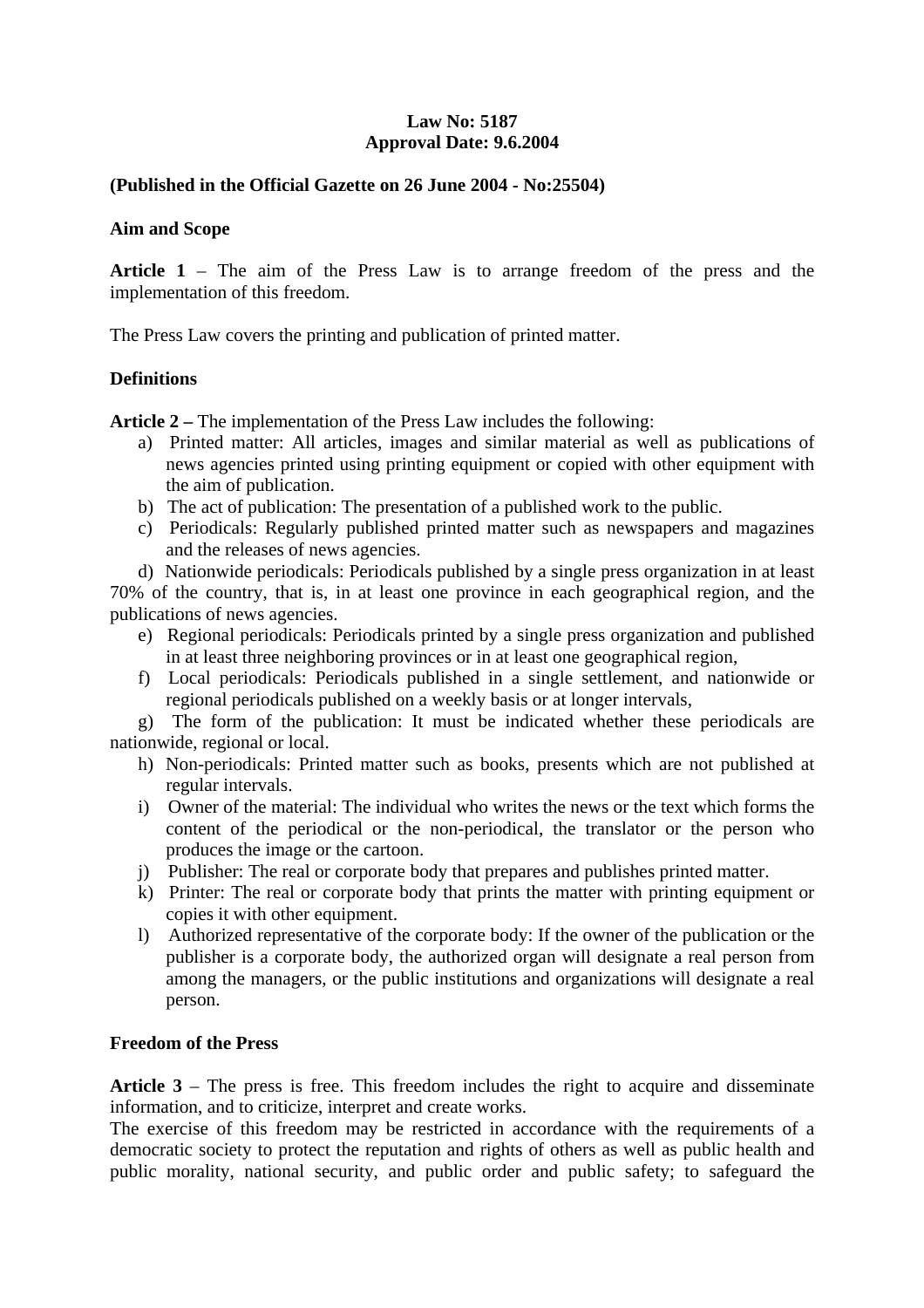indivisible integrity of its territory; to prevent crime; to withhold information duly classified as state secrets; and to ensure the authority and impartial functioning of the judiciary.

## **Required Information**

**Article 4 –** All printed matter must include the following information: the printing location and date, names of the printing facility and publisher if he/she exists, their commercial titles if they exist, and their office addresses. This provision does not apply to notices, timetables, circulars and similar material.

Every form of periodical except the publications of news agencies shall also include the names of the management, its owner, its representative if he/she exists, responsible editor, and its assistant if he/she exists.

### **Responsible Editor**

**Article 5** – Every periodical has a responsible editor. If there is more than one responsible editor, then their responsibilities shall be described separately.

Individuals with the following qualifications are eligible for the position of responsible editor:

a) At least 18 years of age,

b) Resides in or is permanently settled in Turkey,

- c) A graduate of at least secondary school or its equivalent,
- d) Not restricted or banned from public services.
- e) Not to be convicted of defamatory offenses,
- f) For non-Turkish citizens, the principle of reciprocity applies.

If the responsible editor is a member of the Turkish Grand National Assembly (TGNA), an assistant editor shall be appointed to assume the position of responsible editor. The same provisions shall also apply for the assistant editor.

## **Owner of the Periodical**

**Article 6** – Real and corporate bodies as well as public institutions and organizations may own periodicals.

If the owner of a periodical is below 18 years of age or restricted, paragraph 2 of Article 5 shall apply for the legal representative, and if the owner is a corporate body, it shall also apply to the authorized representative.

#### **Submitting the Declaration**

**Article 7 –** In order to publish a newspaper or other periodicals, a declaration shall be recorded and submitted to the Office of the local Chief Prosecutor. Records to this office shall be public.

The declaration submitted bearing the signature of the owner of the publication and the representative of the owner if he/she is below 18 or a corporate body and the responsible editor shall include the following information: the name of the publication and its contents; in which periods it shall be published; the headquarters of the management; and the names and addresses of the owner, the representative if he/she exists, responsible editor, and the assistant editor if he/she exists; and the form of the publication.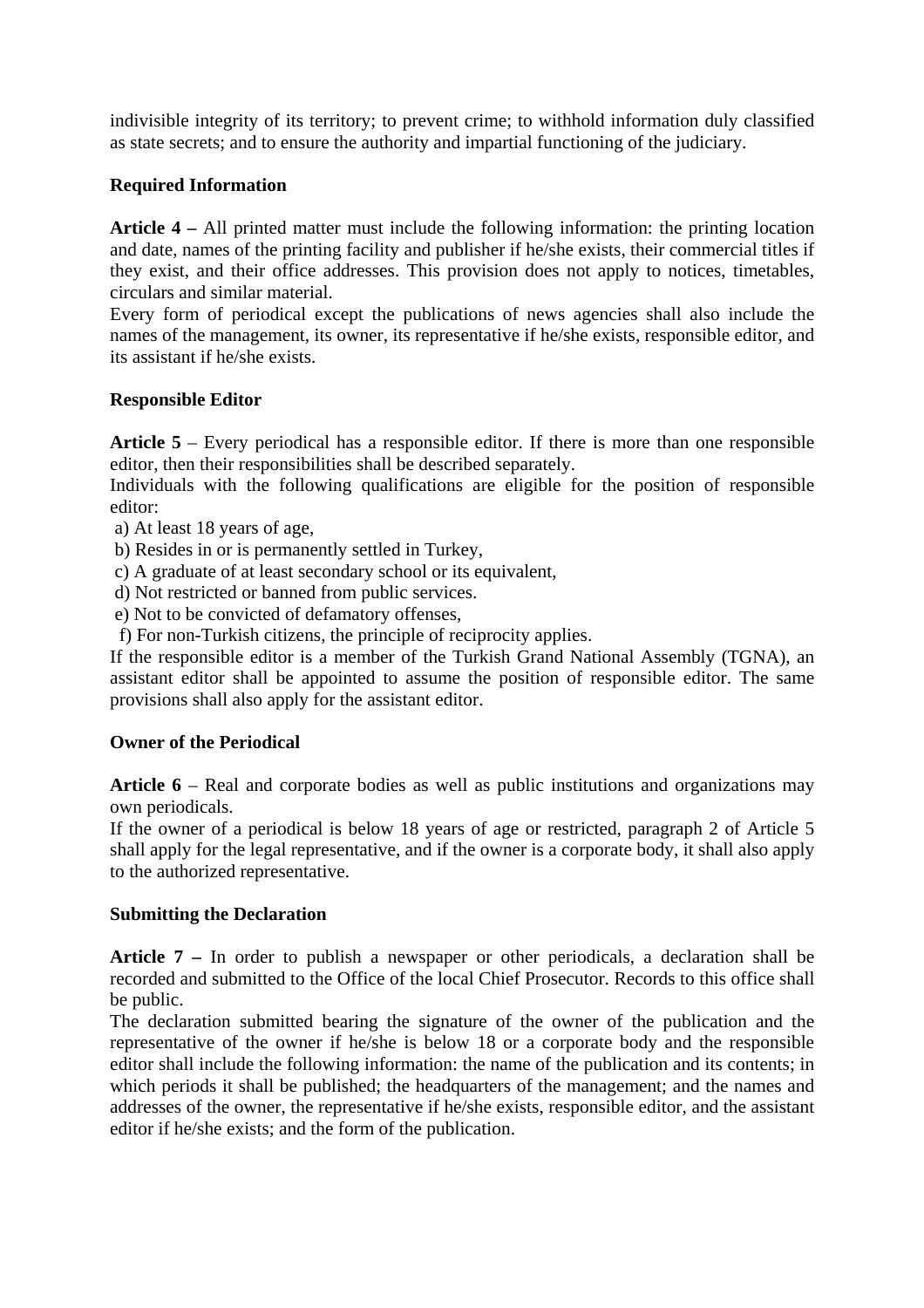If the owner of the publication is a corporate body, documents which demonstrate that the conditions laid down in Articles 5 and 6 exist and one copy of the regulations or principle agreement or the settlement deed shall be added to the declaration.

Upon receipt of the declaration and its additions, the Office of the Chief Prosecutor shall present a notice of delivery to the publication.

### **Examination of the Declaration**

**Article 8 –** If the declaration and its annexes fail to include the necessary and accurate information, or the owner or his/her representative or responsible editor or his/her assistant fails to meet the conditions prescribed by Articles 5 and 6, the Office of the Prosecutor shall order that the owner of the publication complete all the necessary information or correct untrue information within two weeks after submission of the declaration. If this order is not fulfilled within two weeks after its notification, the Office of the Prosecutor will petition the Criminal Court of First Instance to order that the publication be stopped. The Criminal Court of First Instance shall then reach a verdict within two weeks at the latest. This verdict can be appealed through request for an emergency stay order.

The same authority shall be notified of changes to be made in the declaration within two weeks through a new declaration along with the necessary documents.

The first paragraph shall also apply to new declarations.

If the responsible editor or his/her assistant resigns, the responsibility shall fall on the owner of the publication or on his/her representative until a new responsible editor is assigned.

### **Revocation of the Rights of the Owner of a Periodical**

**Article 9 –** If a periodical is not published within the space of one year or if not published for a period of three years after submission of its declaration, the declaration shall be considered null and void and consequently the rights entailed revoked.

The provisions of the Decree with the Power of Law concerning the Protection of Brand Names No. 556 are reserved. However, publishers who publish periodicals in accordance with Press Law No. 5680 on the date when this law went into effect cannot be prevented from publishing in line with Decree No. 556 on the Power of Law Protecting Brands.

#### **Responsibility for Delivery of the Periodical**

**Article 10** – The publisher is required to submit two copies of each publication to the local office of the Chief Prosecutor on the same day the periodical is published or distributed.

This requirement is also valid for identical issues and future issues of the publication which include changes in format and content.

A notice of delivery shall be presented to the publisher once this requirement is fulfilled.

## **Penal Liability**

**Article 11 –** Crimes committed by way of printed matter occur upon their publication.

The owner of the publication shall be held responsible for crimes committed through periodicals and non-periodicals.

If the owner of a periodical is not specified or he/she does not hold penal liability during the publication or he/she cannot be tried by Turkish courts due to he/she being abroad during the publication process or if the punishment to be imposed does not influence another punishment previously imposed due to other crimes he/she committed, the responsible editor and the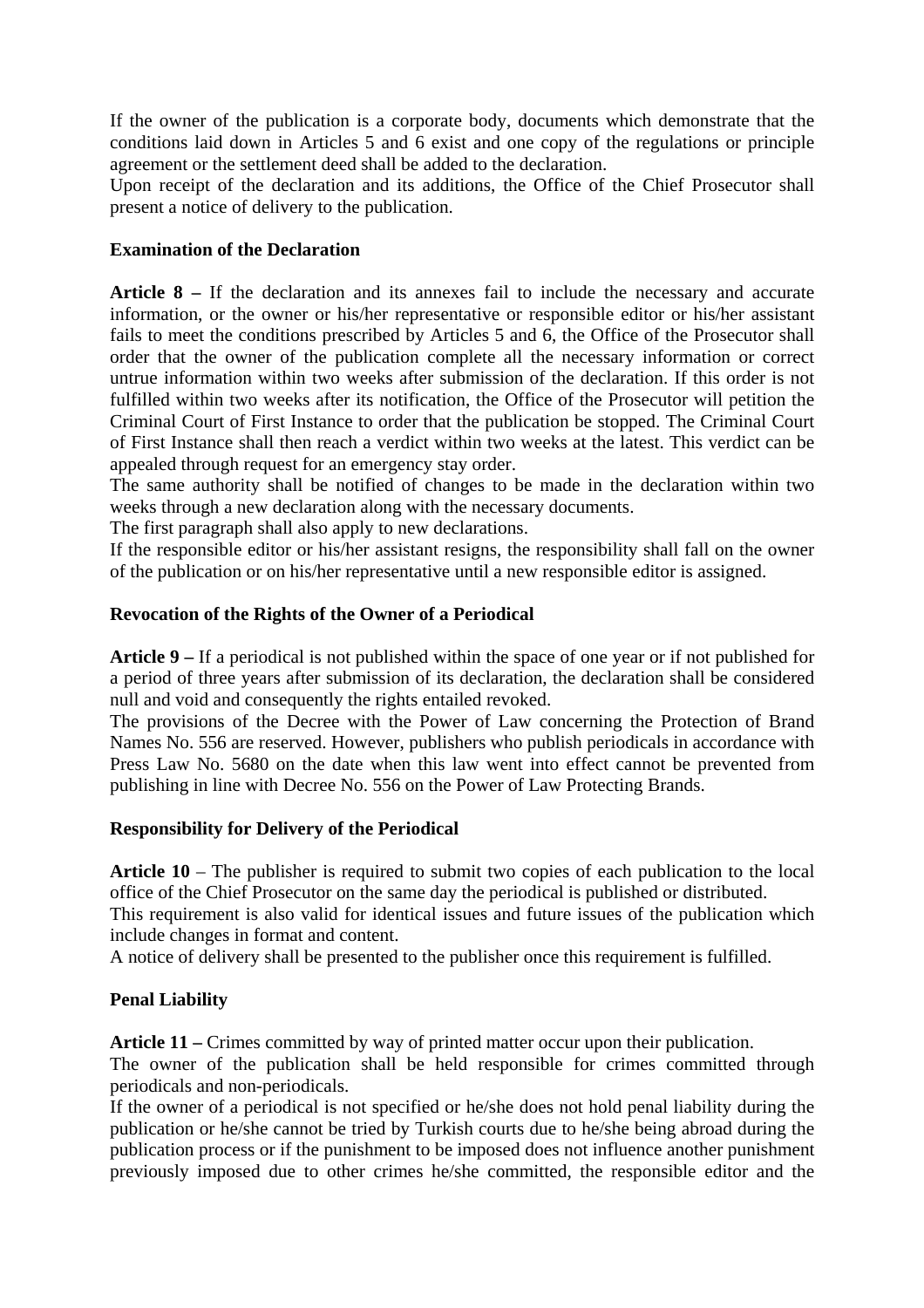editor working beneath him/her, editor-in-chief, editor, press advisor shall be held responsible. However, if the publication is published despite the objection of the responsible editor and the editor working beneath him/her, the responsibility shall fall on the person who made the matter published.

If the owner of a non-periodical is not specified or he/she does not hold penal liability during the publication or cannot be tried by the Turkish courts or he/she is abroad during the publication process or if the punishment to be imposed upon him/her does not affect another punishment he/she was given due to other crimes committed, the publisher shall be held responsible. If the publisher is not specified or if he/she does not have penal liability during the printing if he/she cannot be tried in Turkey due to he/she being abroad during the publishing, then the printer shall be held responsible.

The above provisions shall also be applied to all publications which violate the provisions related to periodicals and non-periodicals.

### **News Source**

**Article 12 –** The owner of the periodical, responsible editor, and owner of the publication cannot be forced to either disclose their news sources or to legally testify on this issue.

### **Judicial Liability**

**Article 13 –** If material or moral damages are incurred due to the publishing of a periodical, the owner of the periodical and his/her representative if he/she exists shall be held responsible. In non-periodicals, the publisher and the owner of the publication or the printer if the publisher is not specified shall be held jointly and severally responsible.

This article is applied to the owners of both periodical and non-periodical publications, owners of brands or licenses, renters, operators or publishers under any title and real or corporate persons who act as publishers. If the corporate body is a company, the chairman of the board of directors in joint stock companies, and for others, the highest-level administrator is responsible jointly and severally with the company.

After the activity which causes damage is carried out, if the publication is handed over in any way, or it joins with another publication or its owner – real or corporate person – is changed, the real and corporate person who takes over the publication, merges and acts as the owner of the publication and in joint stock companies, the chairman of the board of directors, and for others, the high-level administrator is responsible jointly and severally with those stated in the first and second paragraphs.

#### **Correction and Reply**

**Article 14 –** In cases where the reputation of an individual or his/her honor are slandered or in cases of unfounded allegations, the responsible editor of the periodical shall be obliged to publish a correction and a reply sent by the person slandered within two months after the publication date of the article in question. The correction and reply, which shall neither include any element of crime nor contradict the interests of third parties protected by the law, shall be published without any additions or modifications within three days at the latest from the receipt of the correction and reply in daily periodicals; while in other periodicals, it shall be published in the first issue three days after receipt of the correction and reply. The correction and reply shall be on the same page and column as the original offending article, and shall be in the same font and format, in compliance with the guidelines for writing.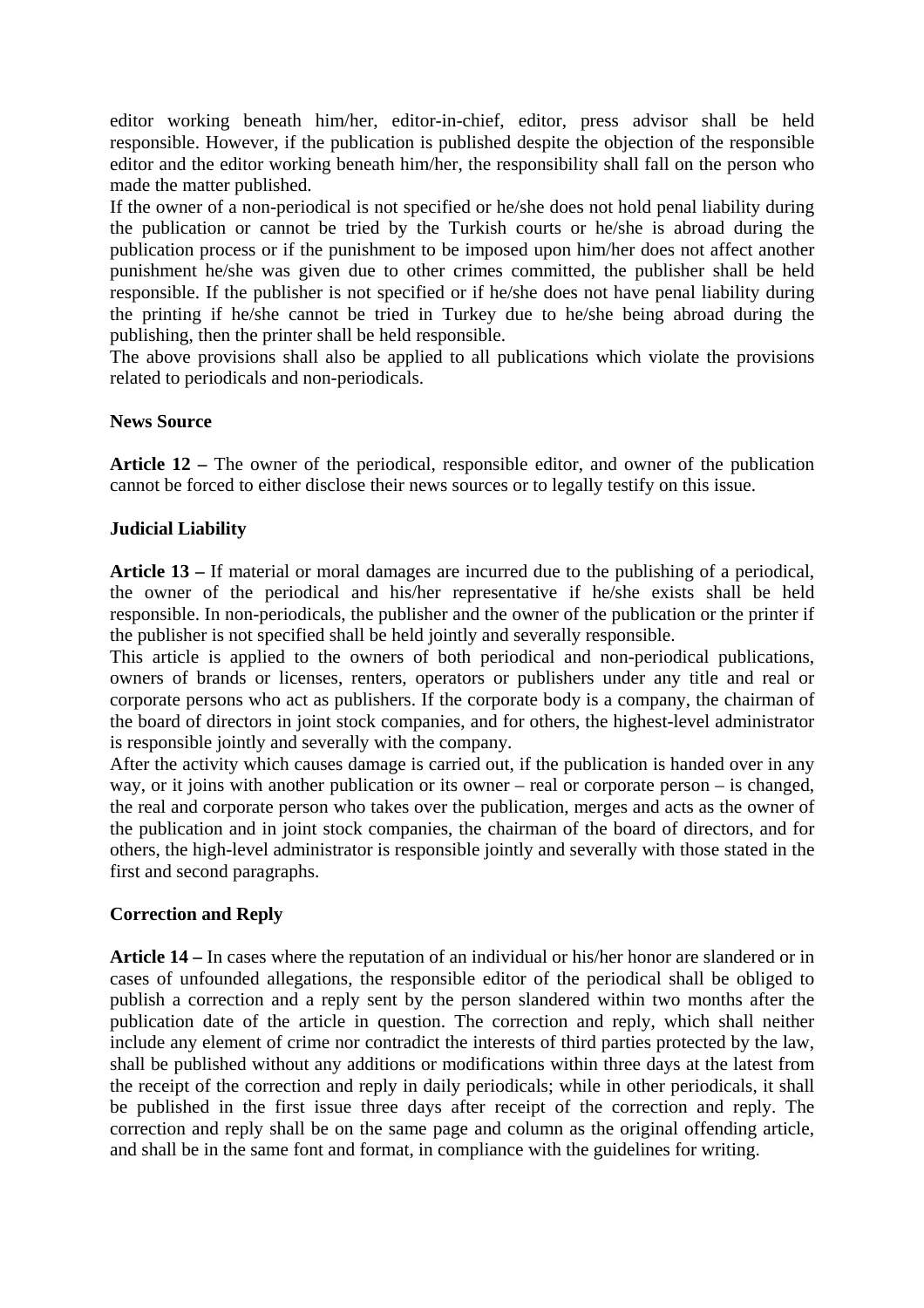The article in question shall be specified in the correction and in the reply. The correction and reply cannot be longer than the article in question. If the article in question is shorter than 20 lines or is an image or a cartoon, the correction and reply cannot be longer than 30 lines.

If the periodical is published in more than one place, the correction and reply shall be published in all copies which included the offending article.

If the correction and reply is not published within the periods specified in the afore-mentioned paragraph 1, the person seeking the correction and reply may apply to a local criminal judge to deliver a verdict on the publication of the correction and reply in accordance with the provisions prescribed by the law, as soon as the predetermined period for the publishing of the correction and reply has passed. If the correction and reply contradicts the provisions of the same paragraph, the person seeking the correction and reply shall have the same right within 15 days from the date of publication. The criminal judge shall render a verdict on this request within three days without any hearing.

The verdict of the judge may be appealed through immediate objection. The decision made within three days by the authority to whom the objection is submitted shall be considered final.

If the judge rules that a reply and correction must be published, the time periods stated in paragraph 1 begin with the date when the verdict becomes final, provided no appeal is filed against the judge's ruling. If an appeal is filed, the period begins with the announcement of the official verdict.

If an individual who has the right of reply and correction dies, this right can be exercised by one of his/her survivors. In this case one month can be added to two-month period of correction and reply specified in paragraph 1.

## **Failure to Supply Required Information**

**Article 15** – If information stipulated in Article 4 to be supplied in printed matter is not supplied or supplied untruly, the responsible editor, and the editor working beneath him/her, the publisher or the printer, who does not disclose his name or address or else discloses his name and address incorrectly, shall be sentenced to pay a major fine ranging from 500 million to 20 billion TL. This fine cannot total less than 2 billion TL for regional periodicals or 5 billion TL for nationwide periodicals.

#### **Resuming a Suspended Publication**

**Article 16 –** If a publication ordered suspended by a court verdict in line with Article 8 resumes publication without submitting an appropriate declaration or notifying of changes made, the owner of the publication and responsible editor and the editor working beneath him/her shall be sentenced to pay a major fine ranging from 1 billion to 15 billion TL. This fine cannot total less than 5 billion TL for regional periodicals and 10 billion TL for nationwide periodicals.

#### **Failure to Fulfill the Obligation to Deliver the Publication**

**Article 17** – Any printer who does not fulfill the obligation stipulated in Article 10 shall be sentenced to pay a major fine ranging from 300 million to 1 billion TL.

## **Failure to Publish Reply and Correction**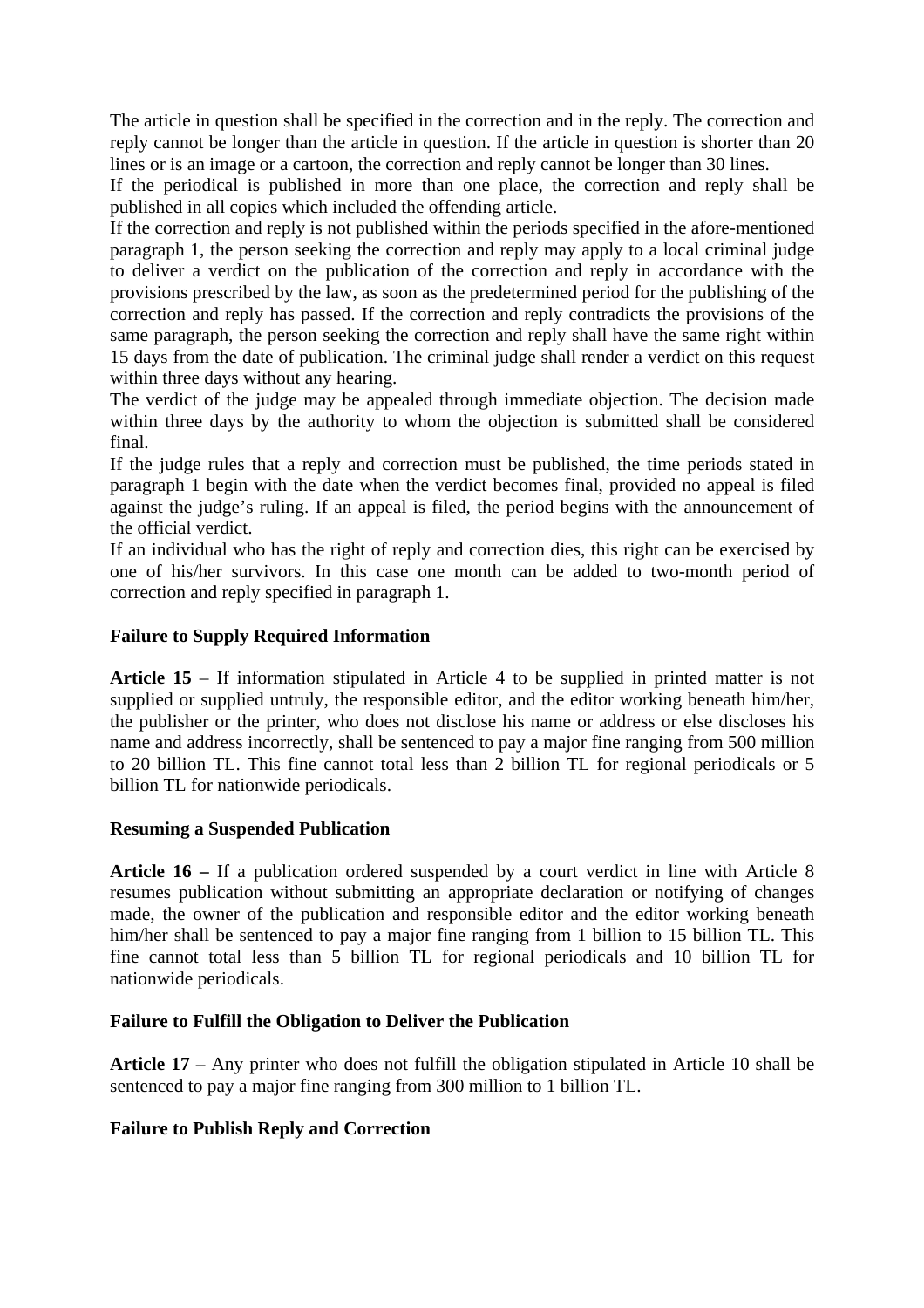**Article 18** – A responsible editor and the editor working beneath him/her who fails to comply with a judge's order to carry a reply and correction shall be sentenced to pay a major fine ranging from 10 billion to 150 billion TL. This fine cannot total less than 20 billion TL for regional periodicals and 50 billion TL for nationwide periodicals.

The owner of the publication and the responsible editor and the editor working beneath him/her shall be jointly and severally responsible for fines imposed on the responsible editor or assistant editor.

If the reply and correction are not published or are published without complying with the conditions stipulated in paragraph 1 of Article 14, the judge shall decide on its publication through an announcement made by the Press Notification Institution in the two newspapers, the circulations of which are over 100,000, the expenses for which shall be met by the owner of the offending publication.

### **Compromising the Judicial Process**

**Article 19 –** In a period beginning with preparatory inquiry to nol pros, or to open public lawsuit, a person who publishes material about the proceedings of the Republican prosecutor, judge or court or content of documents regarding the inquiry shall be sentenced to pay a major fine ranging from 2 billion to 50 billion TL. This fine cannot total less than 10 billion TL for regional periodicals and 20 billion TL for nationwide periodicals.

Any individual who publishes comments about the judge or court proceedings before the case concludes with a final verdict shall be punished as under paragraph 1 above.

### **Encouraging Sexual Assault, Murder or Suicide**

**Article 20 –** Those who publish articles and images which can encourage sexual assault, murder or suicide beyond the limits of furnishing information on such activities shall be sentenced to pay a major fine ranging from 1 billion to 20 billion TL. This fine cannot total less than 2 billion TL for regional periodicals and 10 billion TL for nationwide periodicals.

#### **Illicit Disclosure of Identities**

**Article 21 –** In periodicals, persons who disclose the identities of the following individuals shall be sentenced to pay a major fine ranging from 1 billion to 20 billion TL (not less than 2 billion TL for regional periodicals and 10 billion TL for nationwide periodicals):

- **a)** News about sexual acts between individuals prohibited from marrying under Turkish Civil Code No. 4721 dated 22.11.2001.
- **b)** Victims who appear in the news regarding crimes mentioned in Articles 414, 415, 416, 421, 423, 429, 430, 435 and 436 of Turkish Penal Code No. 765 dated 01.03.1926.
- **c)** Victims or perpetrators of crimes under the age of 18.

#### **Mutilation or Obstruction of Printed Matter**

**Article 22 –** Any individual who mutilates a legally printed publication with the aim of preventing its publication, distribution or sale shall be sentenced to serve a prison term of a maximum of one year as well as pay a major fine ranging from 1 billion to 5 billion TL, providing that the act does not constitute a more serious crime.

Any individual who blocks the printing, publication, distribution or sale of periodicals and non-periodicals, though they comply with the conditions of the law, by resorting to force or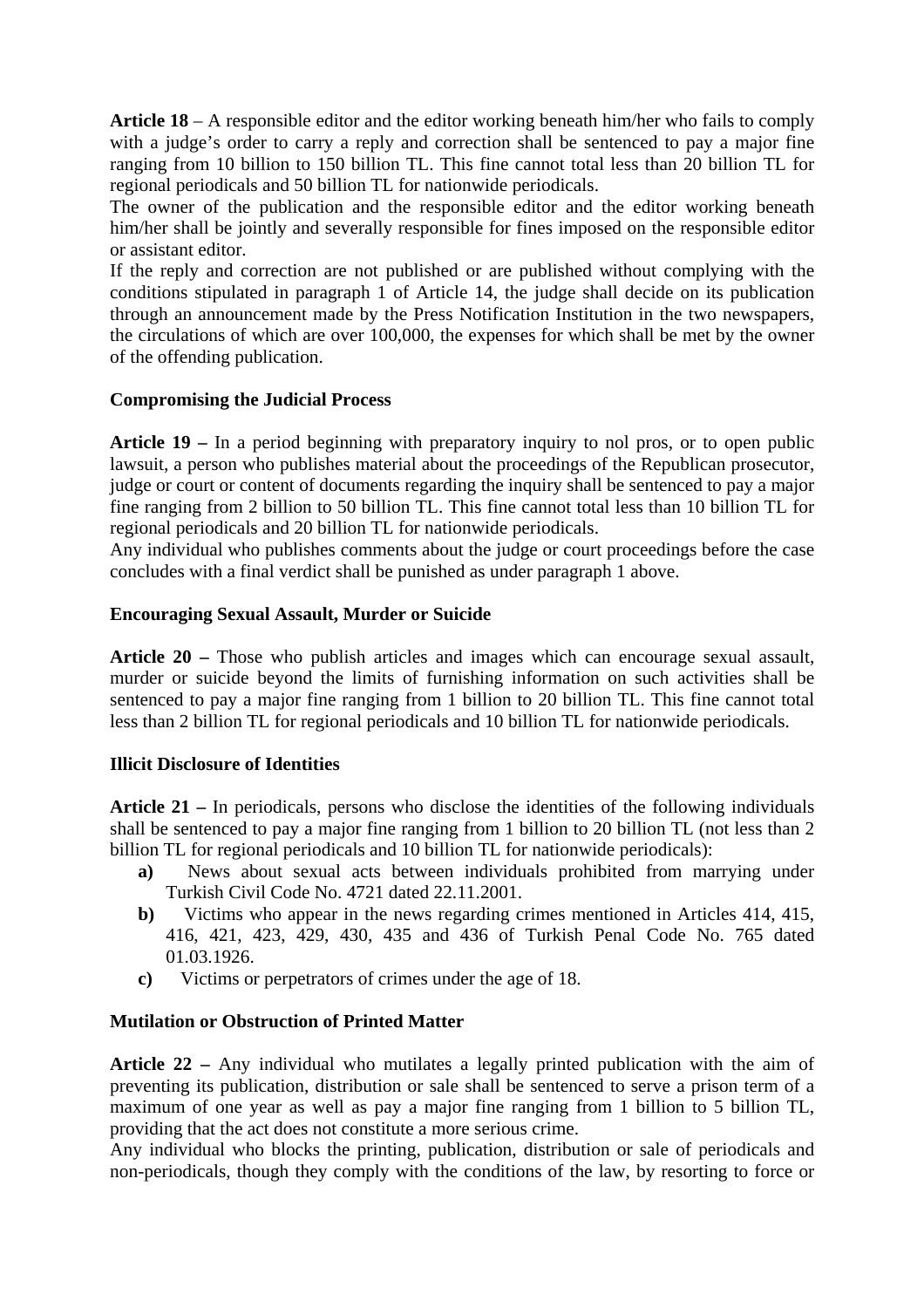threats shall be sentenced to serve a prison term of a maximum of two years and to pay a major fine ranging from 2 billion to 10 billion TL, providing that this act does not constitute a more serious crime.

If the acts enumerated above are committed by more than one individual congregating around a printing house or places of public sales or distribution, then the punishment shall be increased by half.

### **Distribution of Periodicals**

**Article 23 –** Individuals who distribute periodicals are obliged to distribute them in return for a certain amount of money which shall not exceed the price of the distribution determined according to the circulation, the number of pages, and the sale price of other publications also distributed by them. Those who act in violation of this regulation shall be sentenced to pay 10 times the total price of the publication which they failed to distribute.

Real or corporate bodies that retail periodicals may make contracts with as many distribution companies and sell as many publications as they desire. No one may oblige these bodies not to sell the rival publications or cause actions requiring the non-sale of these publications or bring about this result.

### **Re-publication**

**Article 24 –** Individuals who re-publish news, articles or photographs previously printed in a periodical without disclosing their source shall be sentenced to pay a major fine ranging from 5 billion to 10 billion TL.

Even though the right to re-publish is reserved, those who publish such printed matter without providing due acknowledgement of the owner of the periodical shall be sentenced to pay a major fine ranging from 20 billion to 40 billion TL.

#### **Confiscation and Prohibition of Distribution and Sale**

**Article 25 –** The state prosecutor may confiscate three copies for examination at most of all printed matter. If inconvenience results from delays in the examination, police may confiscate the printed matter.

So long as an examination or investigation is launched, all printed matter may be confiscated through a judge's order under Law Concerning Crimes Committed Against Atatürk's Principles No. 5816 dated 25.07.1951, the Reform Laws stated in Article 174 of the Constitution, paragraph 2 of Article 146, paragraphs 1 and 4 of Article 153, Article 155, paragraphs 1 and 2 of Article 311, paragraphs 2 and 4 of Article 312, paragraph (a) of Article 312 of Turkish Penal Code No. 765 and paragraphs 2 and 5 of Article 7 of Anti-Terror Law No. 3713 dated 12.04.1991.

Notwithstanding their language of publication, if there is strong evidence that periodicals and non-periodicals published outside of Turkey entail crimes stated in the afore-mentioned paragraph 2, their distribution or sale in Turkey may be prohibited upon the order of the Office of the State Chief Prosecutor through the verdict of the local criminal judge. If inconvenience results from delays in the examination, a decision of the State Chief Prosecutor will suffice. This order shall be presented for judicial approval within 24 hours at the latest. If a judge does not approve within 48 hours, the Chief Prosecutor shall consider the decision null and void.

Those who intentionally distribute or sell publications or newspapers prohibited under the preceding paragraph shall be as responsible for the offense as the owner of the publication.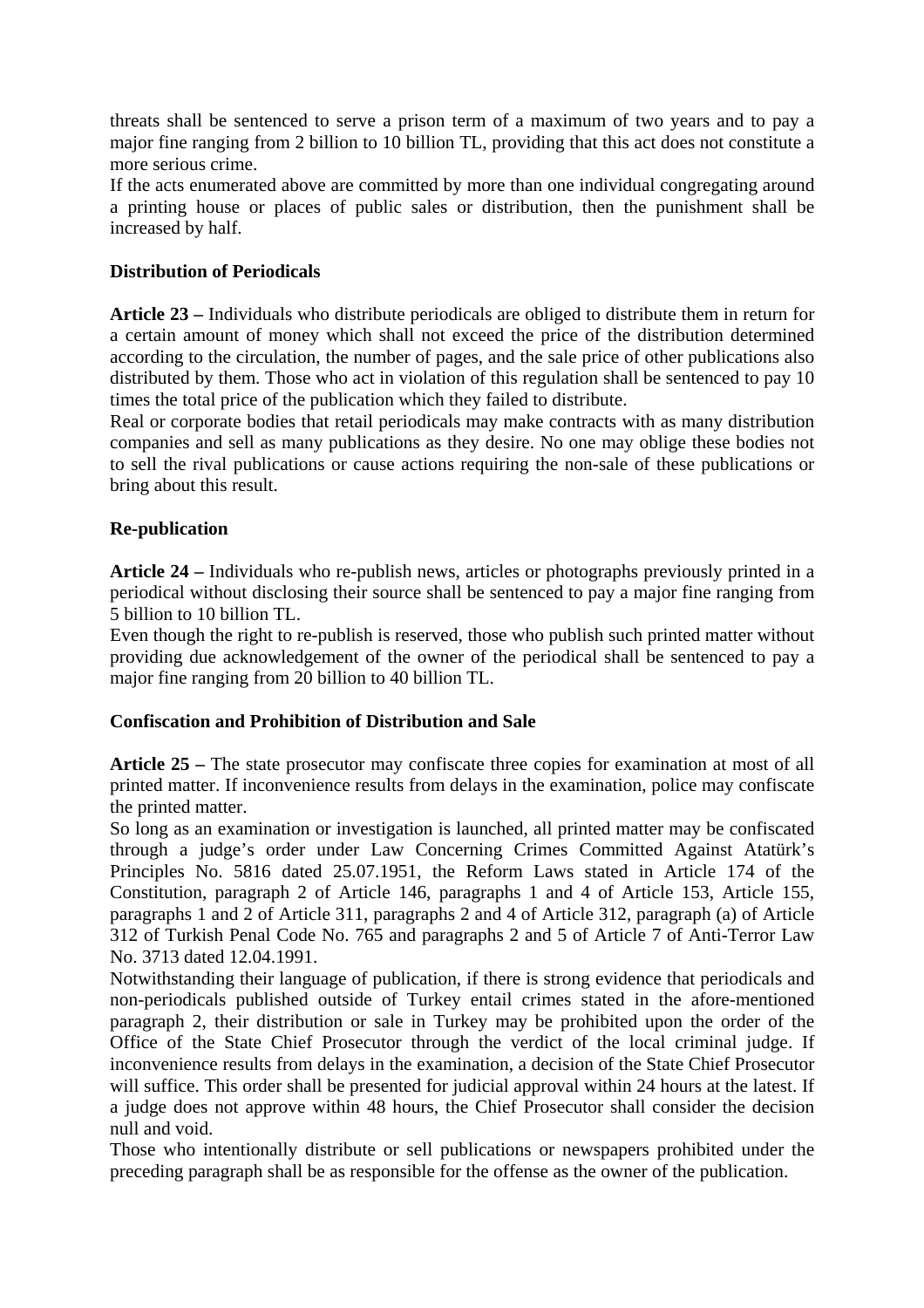# **Trial Periods**

**Article 26 –** It is essential that cases of crimes entailing the use of printed matter or other crimes mentioned in this law should be opened within a period of two months for daily periodicals and six months for other printed matter.

This period begins with the delivery of the printed matter to the Office of the State Chief Prosecutor. If the material is not submitted, the beginning date of the above-mentioned periods is the date when the Office of the State Chief Prosecutor ascertains the action which constitutes the crime. However, these periods cannot exceed the periods stipulated by Article 102 of the Turkish Penal Code.

The period for the case to be opened against individuals who had material published despite the objection of the responsible editor and the editor working beneath him/her begins when the decision acquitting the responsible editor and the editor working beneath him/her becomes final.

If the responsible editor discloses the identity of the owner of the publication, the period for the case to be opened against the owner of the publication begins with the date when the disclosure is made.

The period to open a case concerning crimes the legal proceedings of which are based on complaints begins when the date the crime is committed is ascertained, provided that the prescription envisaged by the law is not exceeded.

Regarding crimes for which permission or a decision to open a public case is needed, the period to open a case ends when the application is made. This process cannot exceed two months.

### **Responsible Courts and Method of Trial**

**Article 27** – For cases opened involving crimes committed by printed matter or other crimes envisaged in this law, and those involving major penalties shall be tried by the High Criminal Court, with others to be handled by Courts of First Instance.

If there is more than one department in a High Criminal Court or a Court of First Instance in one area, the cases shall be handled by Court No. 2.

Cases regarding crimes committed by way of printed matter or other crimes stipulated in this law shall be considered urgent.

## **Prohibition of Conversion into Punishments Restricting Freedom**

**Article 28** – Fines stipulated in this law for crimes not under Articles 18 and 22 cannot be converted into punishments restricting freedom.

## **Notification**

**Article 29** – For notification proceedings, the administrative headquarters of the periodical is regarded as the legal residence of the owner and the representative of the publication and also that of the responsible editor for so long as their duties continue.

#### **Annulled Sentences**

**Article 30 –** Press Law No. 5680 dated 15 July 1950 and its amendments are hereby annulled.